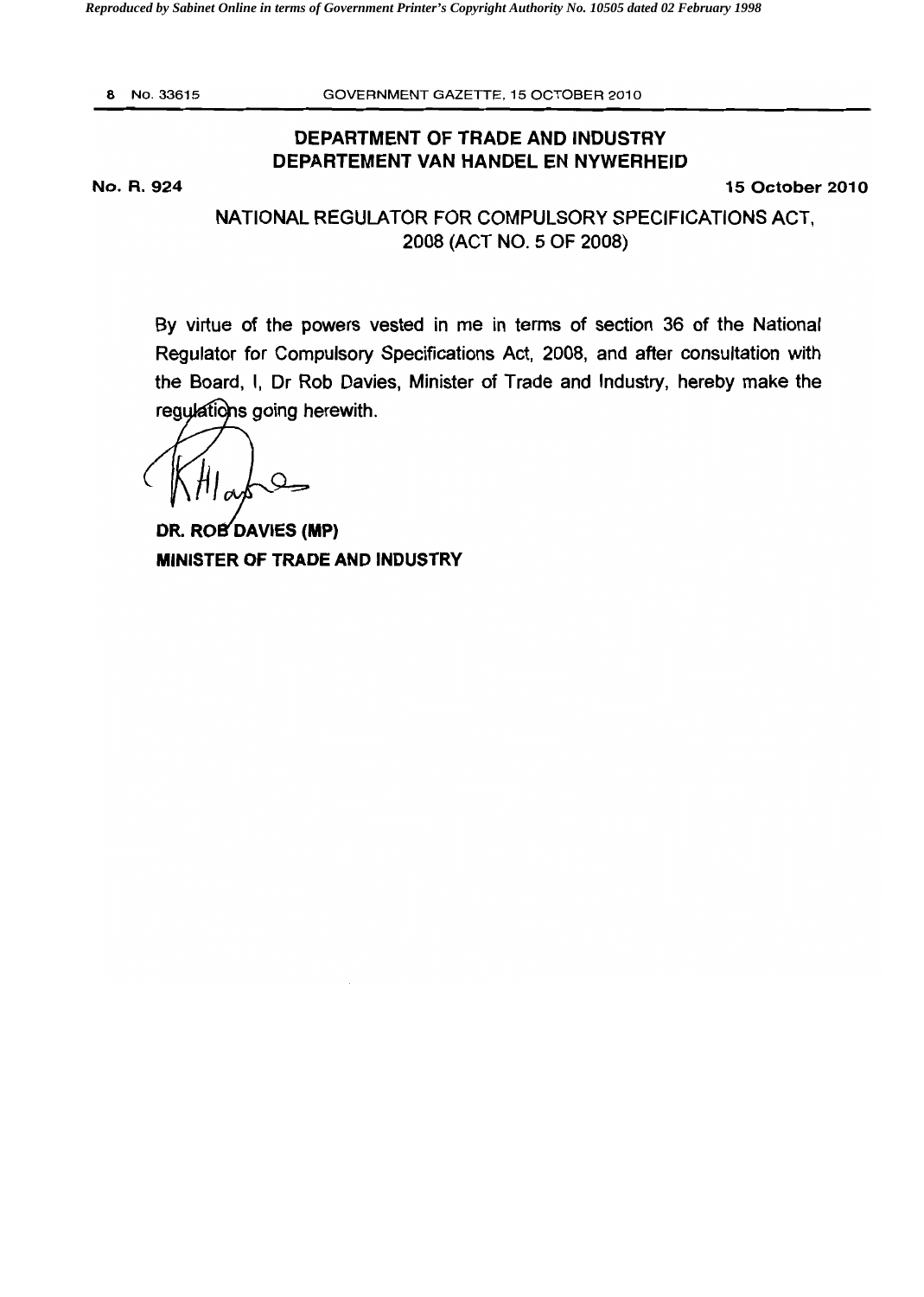#### **DEFINITIONS**

1. In these regulations;

any word or expression to which a meaning has been assigned in the Act shall have the meaning so assigned, unless the context otherwise indicates;

"CEO" shall mean the Chief Executive Officer of the National Regulator for Compulsory Specifications as appointed in terms of section 21 of the Act:

"evidence of conformity" shall mean the evidence provided for a commodity, product, or service, covered by a compulsory specification, that confirms compliance in terms of regulation 7;

"fees" shall mean any monetary amount that shall be paid to the National Regulator in terms of section 14 (3)(b) of the Act, and includes a levy;

"levy" shall mean a monetary amount paid to the National Regulator by a manufacturer, builder or importer of commodities or products, or the provider of services, covered by a compulsory specification, in terms of section 14 (3) (b) of the Act;

"levy payer" shall include a natural or juristic person being a manufacturer, builder or importer of commodities or products, or the provider of services, covered by a compulsory specification;

"levy period" shall mean the period as set by the Minister by notice in the Gazette;

"product certification scheme" shall mean a product certification scheme that meets with the requirements of a type 5 product certification system as defined in Table 1 of ISOIIEC Guide 67:2004(E), unless otherwise prescribed in the applicable compulsory specification;

"service" shall mean any service, including a facility, provided in terms of the requirements of a compulsory specification; and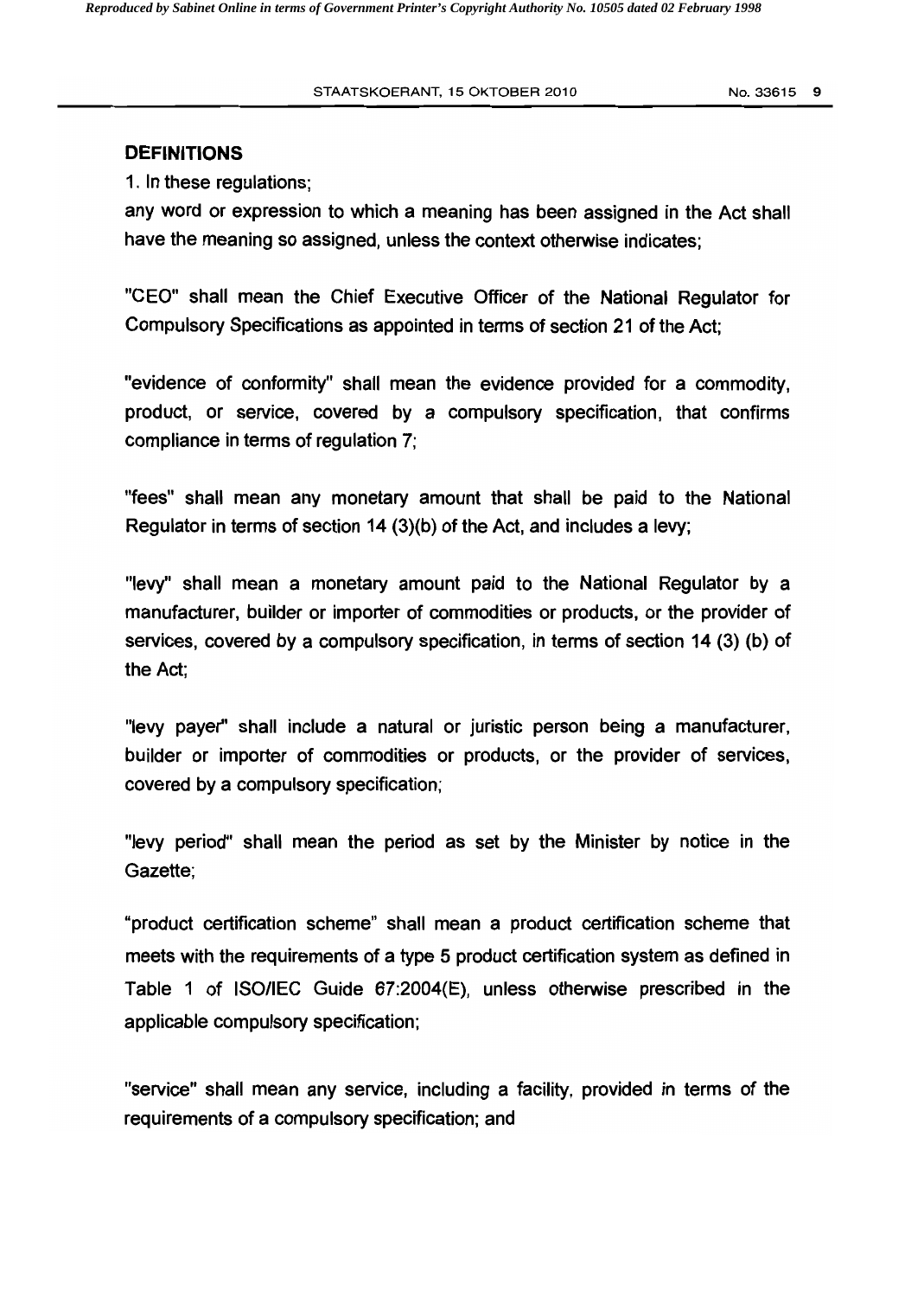"technical regulation" shall mean any mandatory technical requirements for commodities, products or services.

### **PAYMENT OF FEES IN THE FORM OF LEVIES**

2. (1) Fees in the form of levies are payable in respect of commodities or products manufactured, built or imported, or services provided, that are subject to a compulsory specification.

(2)(a) A levy payer subject to levies to be paid on commodities or products manufactured, built or imported, shall in respect of each levy period, submit to the National Regulator an accurate and detailed return on the prescribed form, of the total quantities of any commodity or product manufactured, built or imported by such person: Provided that the National Regulator may also require any person who is reasonably suspected to be a levy payer to submit such return.

(b) The levy payer, a designated person in the employ of a levy payer, or an auditor authorized by the levy payer to act on the levy payers' behalf, shall complete the return.

(3) Levy payers other than those contemplated in subregulation (2) shall submit to the National Regulator a levy return in which they declare the services provided and the period for which they were in operation.

(4) All levies as prescribed by the Minister in terms of section 14 (3) (b) of the Act for commodities, products or services, referred to in subregulations (2) or (3), shall for each defined levy period, be paid to the National Regulator.

(5) A levy in respect of a levy period shall become due on the first day of the month following the expiry of such period.

(6) If a levy payer fails to submit the return referred to in subregulations (2) or (3) to the National Regulator, or submits an inaccurate return, the CEO may estimate the manufactured, built or imported amounts of commodities or products or determine the period of services provided, to a maximum of the last 5 years, and hold the levy payer liable for the levy calculated in accordance with the estimate: Provided that the payment of a levy on the basis of an estimate shall not absolve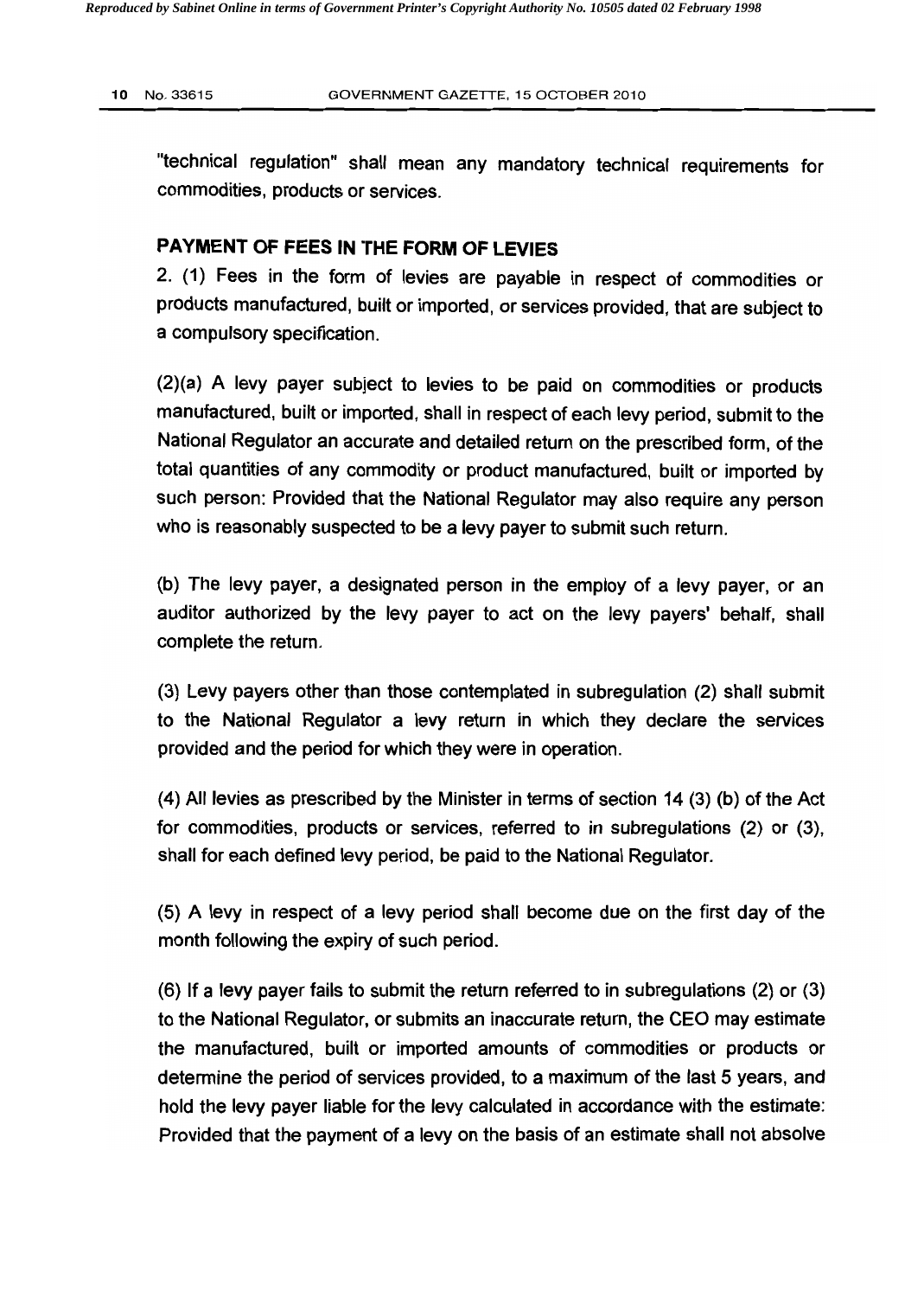the levy payer from settling in full any additional amount that may be due to the National Regulator.

(7) An estimate issued in terms of subregulation (6) shall for the purpose of court proceedings be prima facie proof of a levy due and unpaid.

(8) A levy payer that has not paid levies due to the National Regulator within three months of the date contemplated in subregulation (5) shall pay interest on those outstanding levies in terms of the Prescribed Rate of Interest Act. No. 55 of 1975, to the National Regulator.

(9) The amount of levy to be paid to the National Regulator and the applicable levy periods contemplated in subregulation (4) shall be recommended by the Board to the Minister following the National Regulator's consultation with levy payers.

(10) The fees and the levy periods contemplated in subregulation (9) shall be published by the Minister by notice in the Gazette.

### FEES FOR SERVICES PROVIDED

3. (1) Any fee, other than a levy. for payment for services provided by the National Regulator, shall be set in terms of section 14 (3) (b) of the Act.

(2) Any fee due to the National Regulator that has not been paid within three months of the date of the invoice shall be subject to interest in terms of the Prescribed Rate of Interest Act, No. 55 of 1975.

## EXEMPTION OF PAYMENT OF FEES IN THE FORM OF LEVIES AS PROVIDED FOR IN SECTION 36(2) OF THE ACT

4. (1) Notwithstanding anything to the contrary in these regulations, the Board may recommend to the Minister in cases where there is no regulatory activity for commodities or products specifically manufactured or built for export only, that specific levy payers be exempted from levies that are prescribed in terms of section 14(3) (b) of the Act.

(2) Any determination with regard to the exemption of levies, made by the Minister after consultation with the Minister of Finance, shall be published by notice in the Gazette at the same time of the publication of the levies contemplated in subregulation 2(10).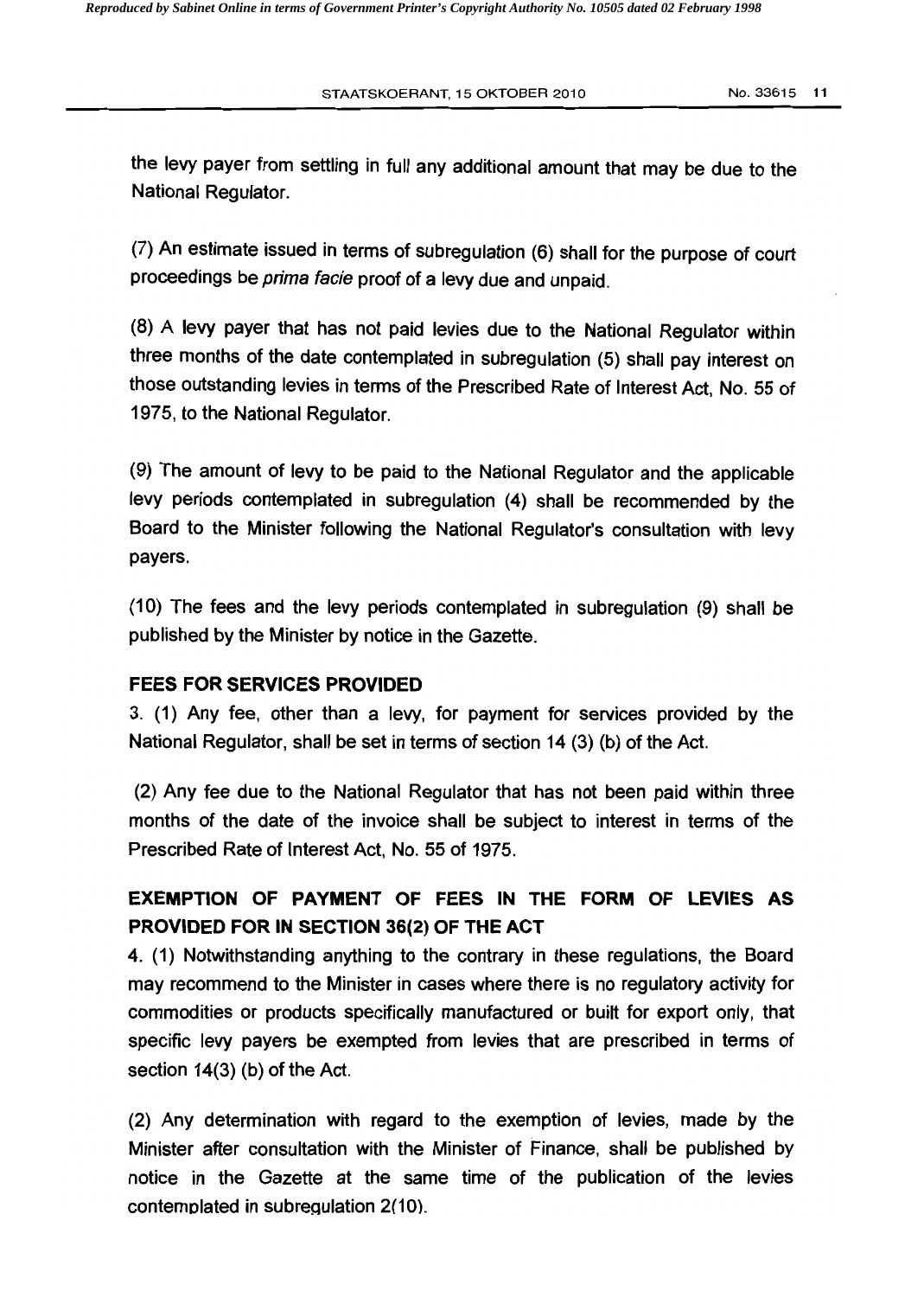# REDUCTION IN PAYMENT OF FEES IN THE FORM OF LEVIES AS PROVIDED FOR IN SECTION 36(2) OF THE ACT

5. (1) Notwithstanding anything to the contrary in these regulations, the Board may recommend to the Minister that levies prescribed in terms of section 14(3)(b) of the Act, be reduced if the commodity or product is subject to the requirements of a product certification scheme.

(2) Notwithstanding anything to the contrary in these regulations, the Board may, in cases where the regulatory activity has been reduced, recommend to the Minister that specific levy payers in the possession of a sales permit for commodities or products specifically manufactured or built for export only, be subject to a reduced levy from that prescribed in terms of section 14(3) (b) of the Act.

(3) Any determination with regard to payment of a reduced levy, made by the Minister after consultation with the Minister of Finance, shall be published by notice in the Gazette at the same time of the publication of the levies contemplated in subregulation 2(10).

(4)(a) Where the Minister has published requirements for any reduction in fees contemplated in subregulation (3), a levy payer to which such reduction may be applicable, shall apply to the National Regulator with proof of participation in a scheme contemplated in subregulation (4)(1) or proof of possession of a sales permit contemplated in subregulation (4)(2), in order to be registered by the National Regulator for the receipt of such reduction.

(b) The application shall be accompanied by a registration fee set in terms of regulation 3.

(c) If any evidence is established by the National Regulator to the effect that a levy payer is no longer eligible for registration for a reduction of levy, the registration and levy reduction shall be withdrawn.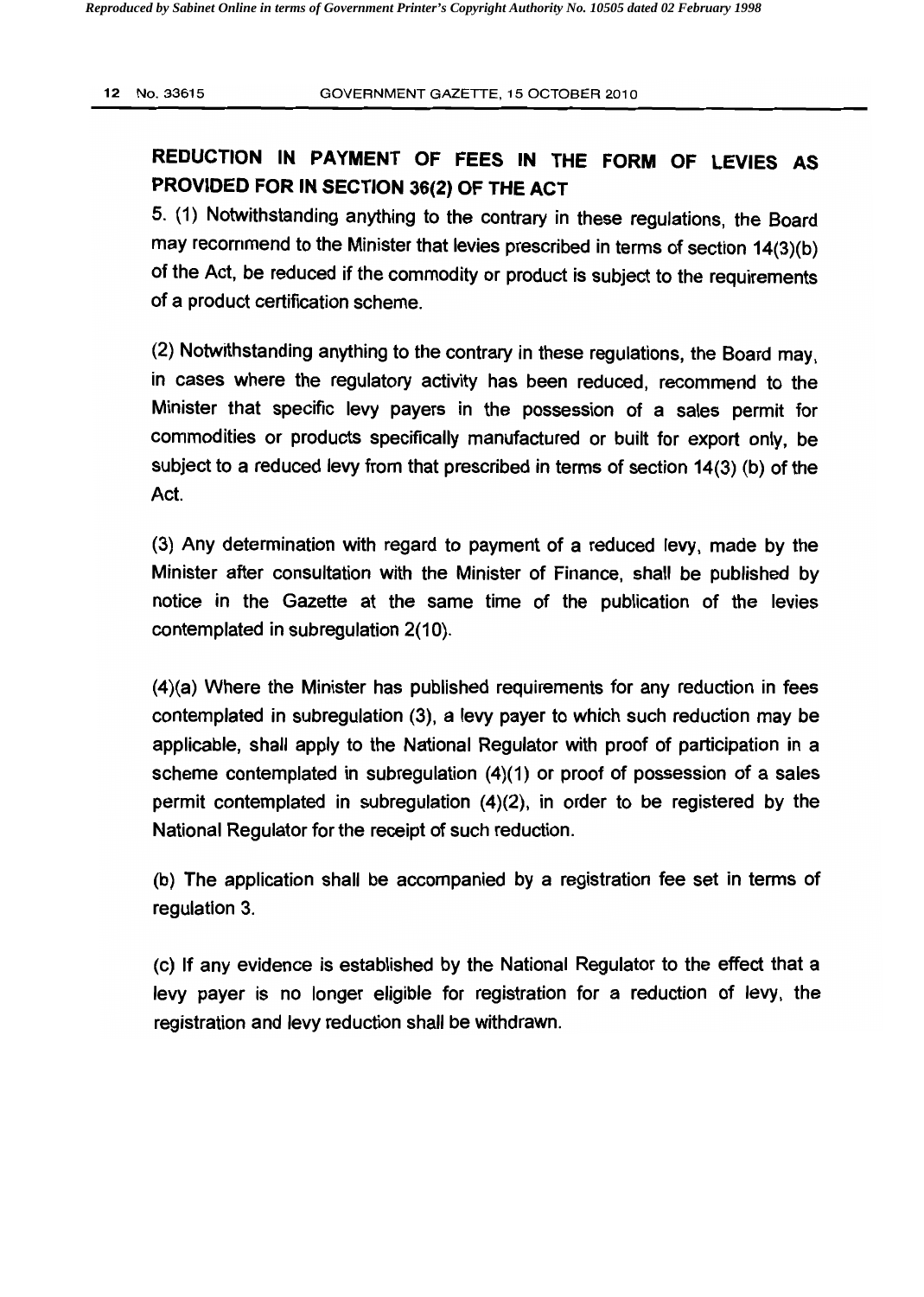### **SALES PERMITS**

6. (1) A manufacturer, builder or importer in possession of a commodity or product that does not fully comply with the compulsory specification that applies to it, may apply to the National Regulator for a sales pennit in terms of section 14  $(4)$  of the Act.

(2) Any application for a sales permit contemplated in subregulation (1) shall be accompanied by the appropriate non-refundable fee as set by the Minister in accordance with regulation 3, and paid to the National Regulator.

(3)(a) Applications for a sales permit as contemplated in subregulation (1) or (4) shall be submitted in writing to the National Regulator.

(b) Each application shall be reviewed by a review committee for a decision on whether or not to formally recommend approval by the CEO, and any specific conditions that should be applicable.

(c)(i) If satisfied with the recommendation of the review committee, the CEO shall approve the sales permit by signature.

(ii) If not satisfied with the recommendation of the review committee, the CEO may vary the recommendation after consulting with the review committee.

(d) The CEO shall notify the applicant of the outcome of the application in writing.

(4)(a) A sales permit may be granted for commodities or products to which a compulsory specification applies, that do not comply with certain requirements of such specification, provided that those commodities or products are specifically manufactured or built for export to a country outside the RSA.

(b) Subregulation (4)(a) shall only apply to commodities or products manufactured or built to alternative requirements specified in technical regulations applicable to such country. and where such exportation is assured in writing by the manufacturer or builder.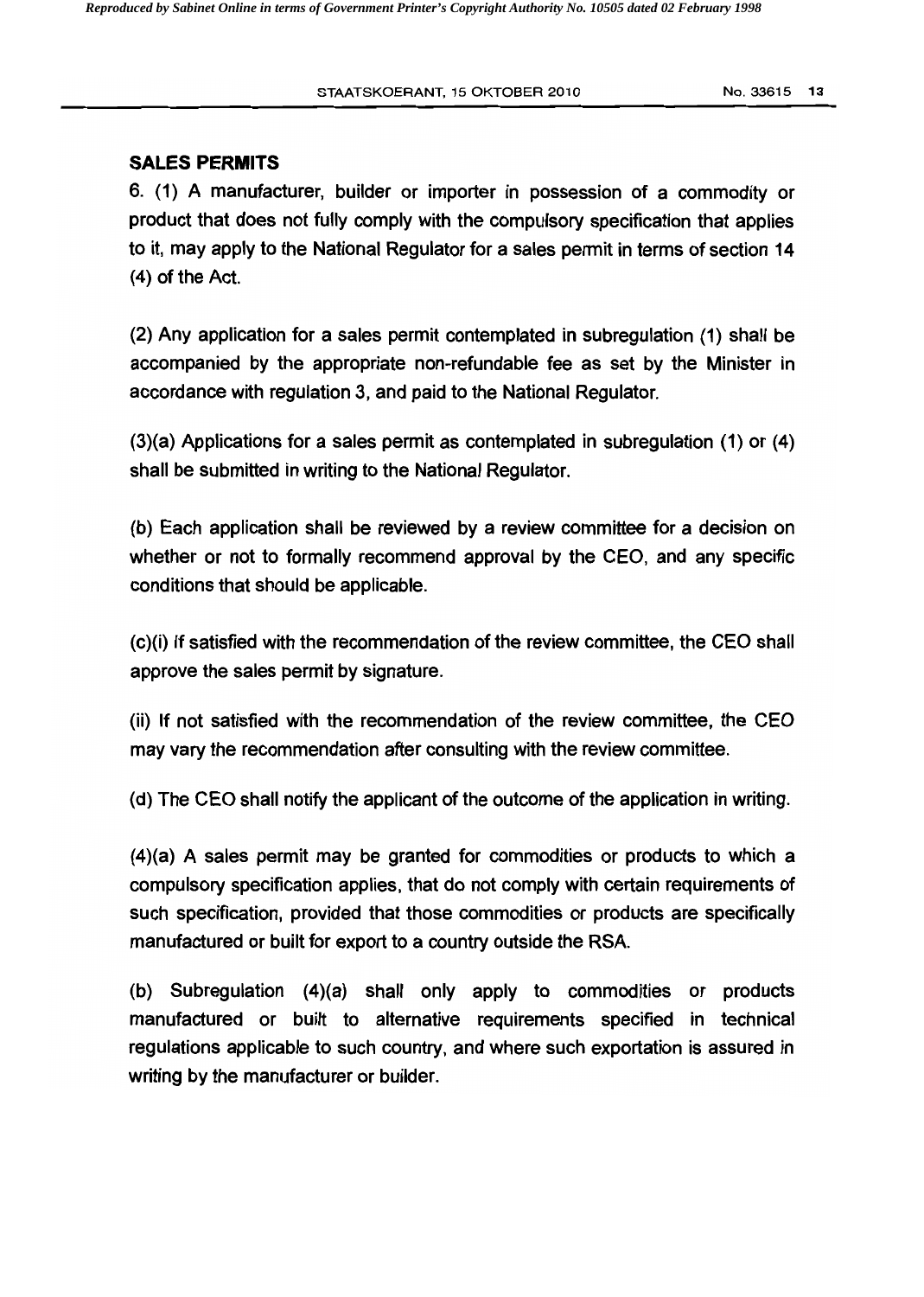(c) The assurance contemplated in subregulation (4)(b) shall be binding on the manufacturer or builder and any deviation therefrom shall invalidate the said sales permit.

(5) The manufacturer, builder or importer of a commodity or product, for which a sales permit has been granted shall be bound by any conditions stipulated therein and failure to adhere to such conditions shall invalidate the said sales permit.

(6) Except where resale is specifically prohibited in the conditions, subject to which a sales permit is issued, the sales permit shall also cover the resale of the commodity or product by a person other than the sales permit holder: Provided that the existence of any restrictive condition of sale shall be disclosed in any successive sales document.

(7) A sales permit issued for a commodity or product shall not be transferable.

#### DIRECTIVES

7. (1)(a) A directive issued by the CEO in terms of section 15(1) of the Act, shall be withdrawn in writing by the CEO if no steps have been taken by the Board in terms of sections 15(3) or 34(4) of the Act within 120 days from the date of issue of the directive by the CEO.

(b) Should evidence of conformity of the commodities or products covered in the directive be produced to the National Regulator, the CEO shall duly withdraw the said directive in writing within 30 days.

(c) If a directive contemplated in terms of section 15(1) of the Act. or any step taken in terms of section 15(3) or 34(4) of the Act. cannot be served on the manufacturer, builder or importer for any reason, such directive or step shall remain valid regardless.

(7)(2) Any person to whom a directive has been issued, as contemplated in section 15(1) of the Act, shall be responsible for the safe keeping including security of such commodity or product and for any costs or losses incurred in keeping such commodities or products in his or her possession, or under his or her control at or on any premises specified in the directive.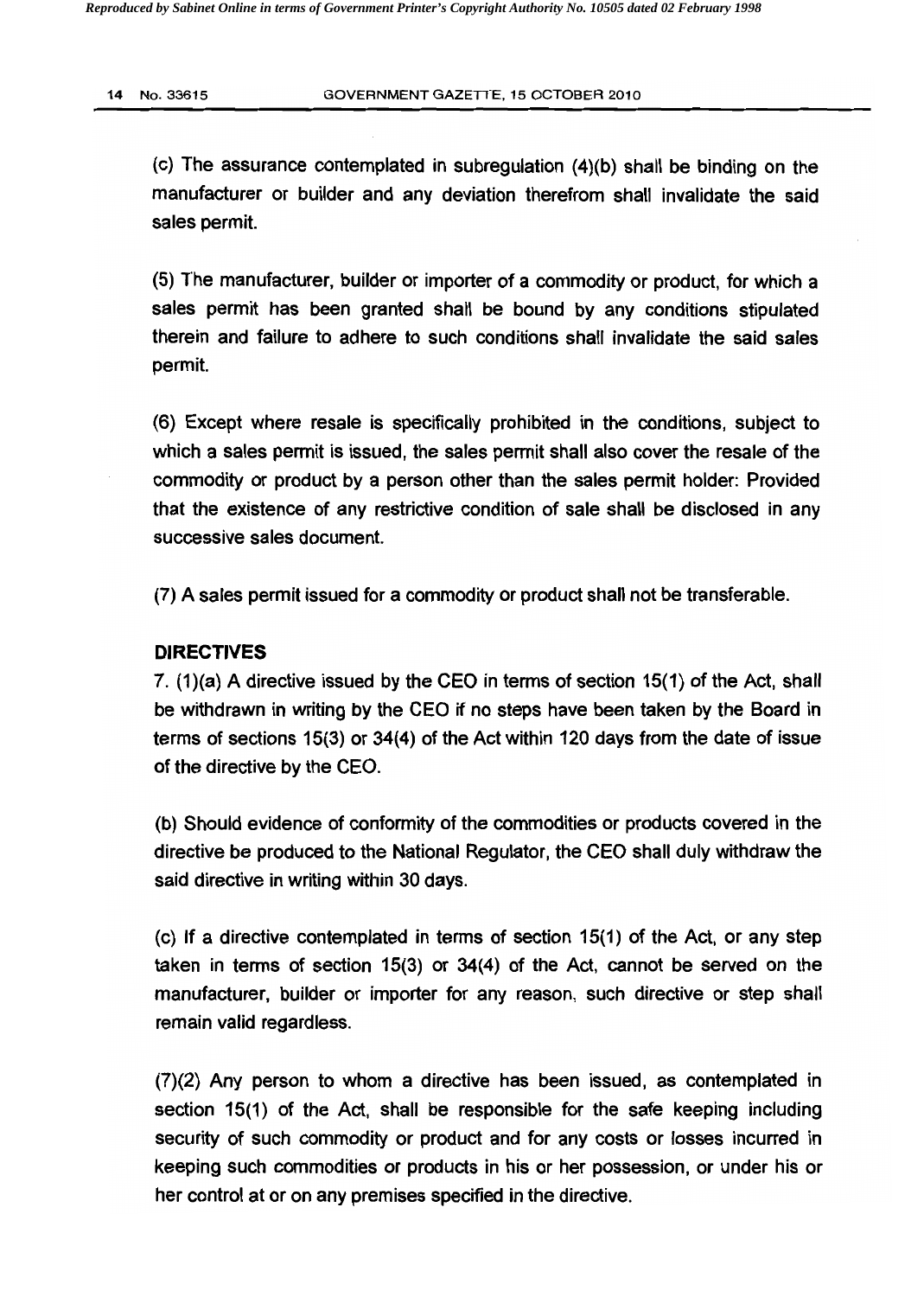(7)(3) Any costs or losses incurred in complying with section 15 of the Act shall be for the account of the person in whose possession or under whose control, the commodities or products are.

## ACCEPTABILITY OF EVIDENCE OF CONFORMITY

8. (1) A manufacturer, builder, importer or any person who offers for sale a commodity or product, or provides a service, covered by a compulsory specification, shall on the written request of the National Regulator, or as specifically defined in the compulsory specification, submit evidence of conformity of such commodity, product or service to the National Regulator.

(2) The evidence contemplated in subregulation (1) shall satisfy the criteria for acceptability of evidence of conformity as published by the National Regulator.

## PROCESS PRIOR TO THE COMMENCEMENT OF THE CONSULTATION PROCESS AS PROVIDED FOR IN SECTION 13(8) OF THE ACT

9. (1) A proposal to declare or amend a compulsory specification as contemplated in section 13 (1) (c) of the Act, shall be submitted in writing to the CEO and be motivated by the proposer.

(2) Where a feasible proposal contemplated in subregulation (1) is received, the National Regulator shall:

(a) request SABS to draft a SANS that is applicable for regulating the proposed commodity, product or service; and

(b) agree on a time limit with SABS, by which time such SANS shall be duly published by SABS.

(3) Where no such SANS as contemplated in subregulation (2)(b) is published by SABS, the National Regulator shall proceed with the consultation process as provided for in section 13(8) of the Act, and set out in regulation 10.

## CONSULTATION PROCESS AS PROVIDED FOR IN TERMS OF SECTION (13(1) (c) and 13 (8) OF THE ACT

10. (1) The consultation process between the National Regulator and relevant stakeholders shall take place through meetings and technical working group meetings, as set out in subregulation (2).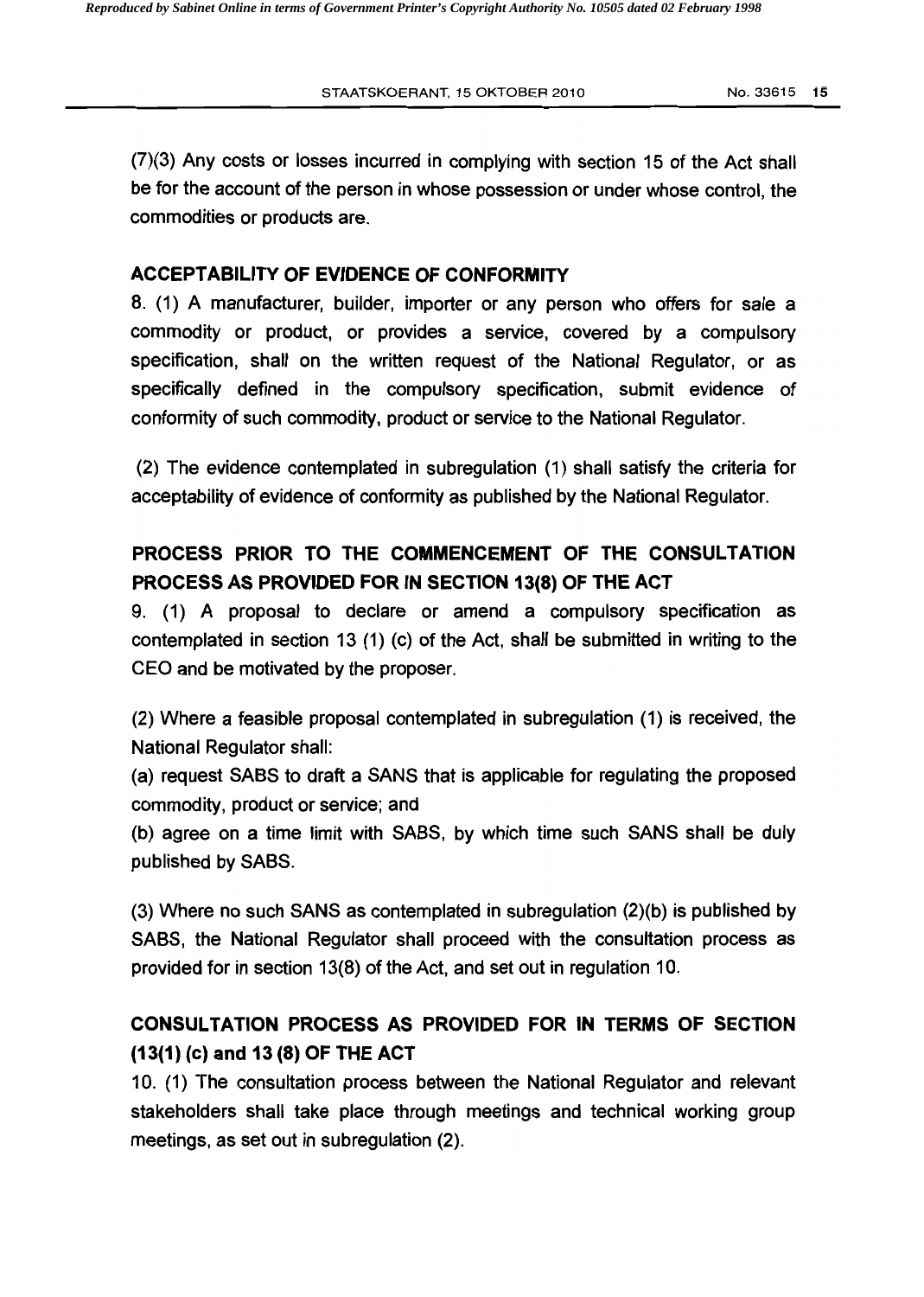(2)(a) An initial consultation with a technical working group from stakeholders, to discuss the proposed intervention, and to identify any risks with such intervention.

(b) A second consultation with a technical working group from stakeholders, to discuss the proposed requirements of the compulsory specification, and to identify the impacts of the introduction on stakeholders.

(c) Final consultation meeting with stakeholders to discuss the proposed compulsory specification for recommendation by the Board to the Minister.

### **RECORDS**

11. (1)(a) A levy payer shall keep an accurate record of any commodity or product manufactured, built or imported by such person, for which a compulsory specification applies, in such a manner that the precise type of that commodity or product, and the quantities manufactured, built or imported, and to where they were subsequently sold, can be determined at any time.

(b) The records contemplated in subregulation (1)(a) shall be made readily available to the National Regulator on request.

(2)(a) Manufacturers, builders or importers shall keep additional separate records of specific commodities or products sold under a sales permit, that provide suitable evidence detailing how they are marked for traceability, and precisely who they were sold to.

(b) The records contemplated in subregulation (2)(a) shall be maintained and be made readily available to the National Regulator on request.

(3) Records contemplated in terms of subregulation (1) shall be maintained for a period of five (5) years and additional records contemplated in terms of subregulation (2) shall be maintained for a period of two (2) years.